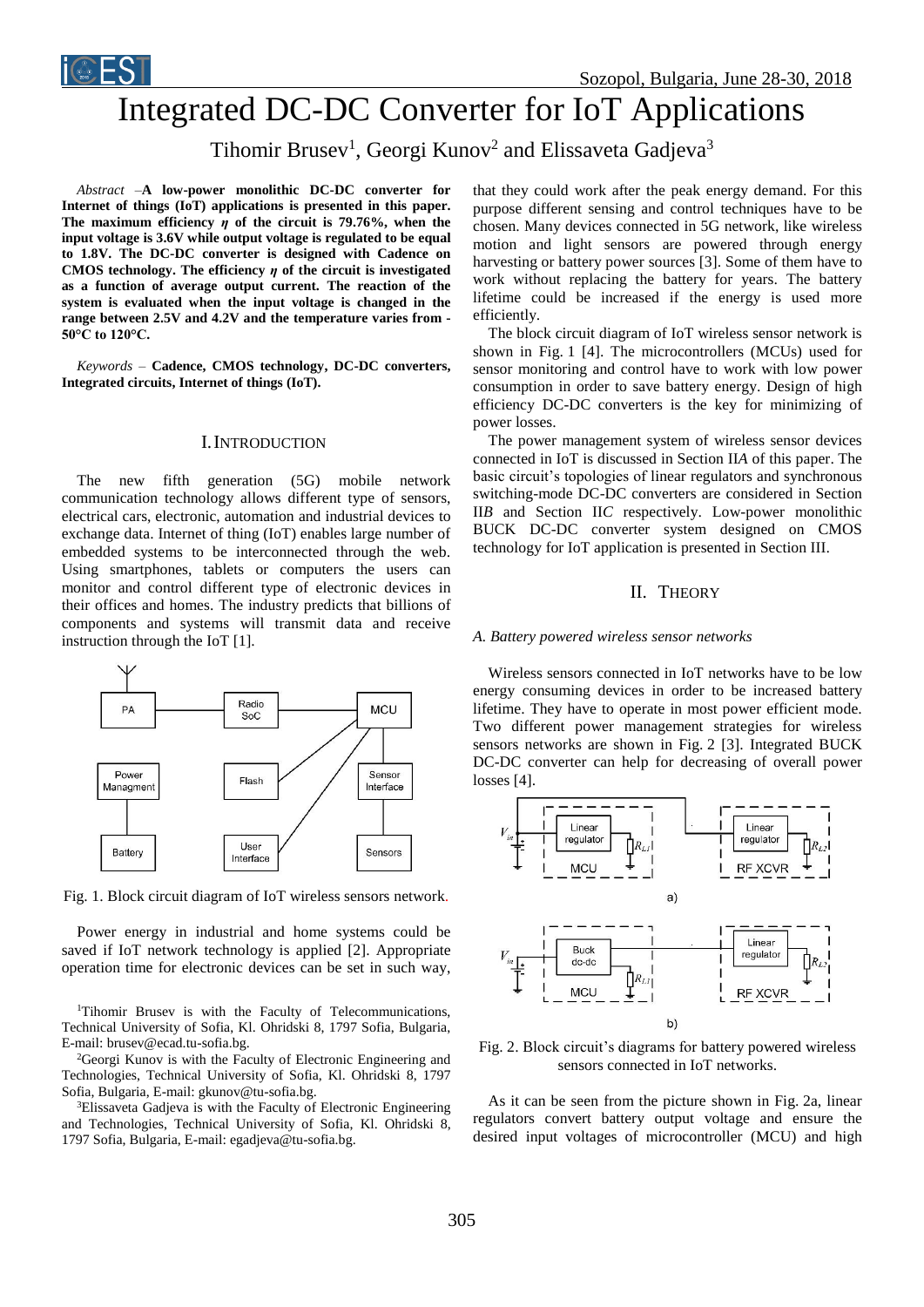frequency transceiver (RF XCVR). In the second power management strategy presented in Fig. 2b, monolithic BUCK DC-DC converter is used to deliver the input voltage MCU. Thus the first linear regulator from the block diagram shown in Fig. 2a is replaced with more power efficient circuit. The switching-mode converter also ensures the input voltage of second linear regulator. Therefore overall power losses of the wireless sensors, connected in IoT networks, are minimized.

## *B. Linear regulators*

Linear regulators are simple electronic circuits which convert higher input to smaller output dc voltage [5]. These devices use small number of electronic components. The schematic of a linear regulator is shown in Fig. 3. Their advantage in integrated circuits applications is that they occupy small silicon area.



Fig. 3. Schematic of linear regulator.

Usually linear regulators use at least one transistor to control the desire dc level of output voltage. Their theoretical maximum possible efficiency is equal to:

$$
\eta_{\text{max}} = \frac{V_{out}}{V_{in}},\tag{1}
$$

where  $V_{out}$  is the dc output voltage, while  $V_{in}$  is the dc input voltage of linear regulator. In practice this maximum value cannot be achieved, because there are power losses in the series connected switch and in the parasitic impedances of the feedback circuit. A lot of waste heat is generated in linear regulators, which is a disadvantage of these circuits. This energy must be dissipated using radiators. Also when the difference between the input and the output voltage is large, linear regulators indicate low efficiency results.

#### *C. Integrated BUCK DC-DC converters*

The real synchronous BUCK DC-DC converters are circuit which could indicate high efficiency results *η* of about 90 %. Compared to the basic regulator's architectures the voltage drop of the diode in their structure is eliminated. Therefore they are suitable choice for low-power integrated circuit application. The efficiency  $\eta$  of the BUCK converter is equal to:

$$
\eta = \frac{P_{out}}{P_{in}}\,,\tag{2}
$$

where  $P_{out}$  is the average output power and  $P_{in}$  is the average input power of the DC-DC converter. The schematic of

synchronous BUCK DC-DC converter is shown in Fig. 4. The energy losses are equal to the difference between the input and output average powers. They are distributed mainly in the output transistors and in the filters of the circuit.



Fig. 4. Synchronous BUCK DC-DC converter.

Power losses in the transistors *M1* and *M2* dominate and have a major impact over the BUCK DC-DC converter's efficiency. They depend strongly on electrical circuit's parameters and are composed respectively of switching and conduction power losses [6]. The total power losses in MOS transistor can be further expressed by [7]:

$$
P_{tot,MOS} = a \sqrt{\left(I^2 + \frac{\Delta t_L^2}{3}\right)} f_s \,,\tag{3}
$$

where  $\Delta i_L$  is the inductor current ripple,  $f_s$  is the switching frequency, *I* is a dc current supplied to the load, and *a* is a coefficient depending on the equivalent series resistance of the transistors, the input total capacitance of the output MOS transistors and power supply voltage. The BUCK switchingmode DC-DC converters are more efficient circuits compared to the linear regulators. [8].

# III. LOW-POWER BUCK DC-DC CONVERTER DESIGNED ON CMOS TECHNOLOGY

The low-power integrated BUCK DC-DC converter is designed on CMOS technology with Cadence [9]. The block circuit's diagram is shown in Fig. 5.



Fig. 5. Block circuit's diagram of PWM controlled BUCK DC-DC converter.

PWM control is used for regulation of the output voltage of the system. The input voltage of the BUCK converter is  $V_{in} = 3.6V_{dc}$  and the average output voltage is regulated to be equal to *Vout-avg*=1.8V [4]. The operating switching frequency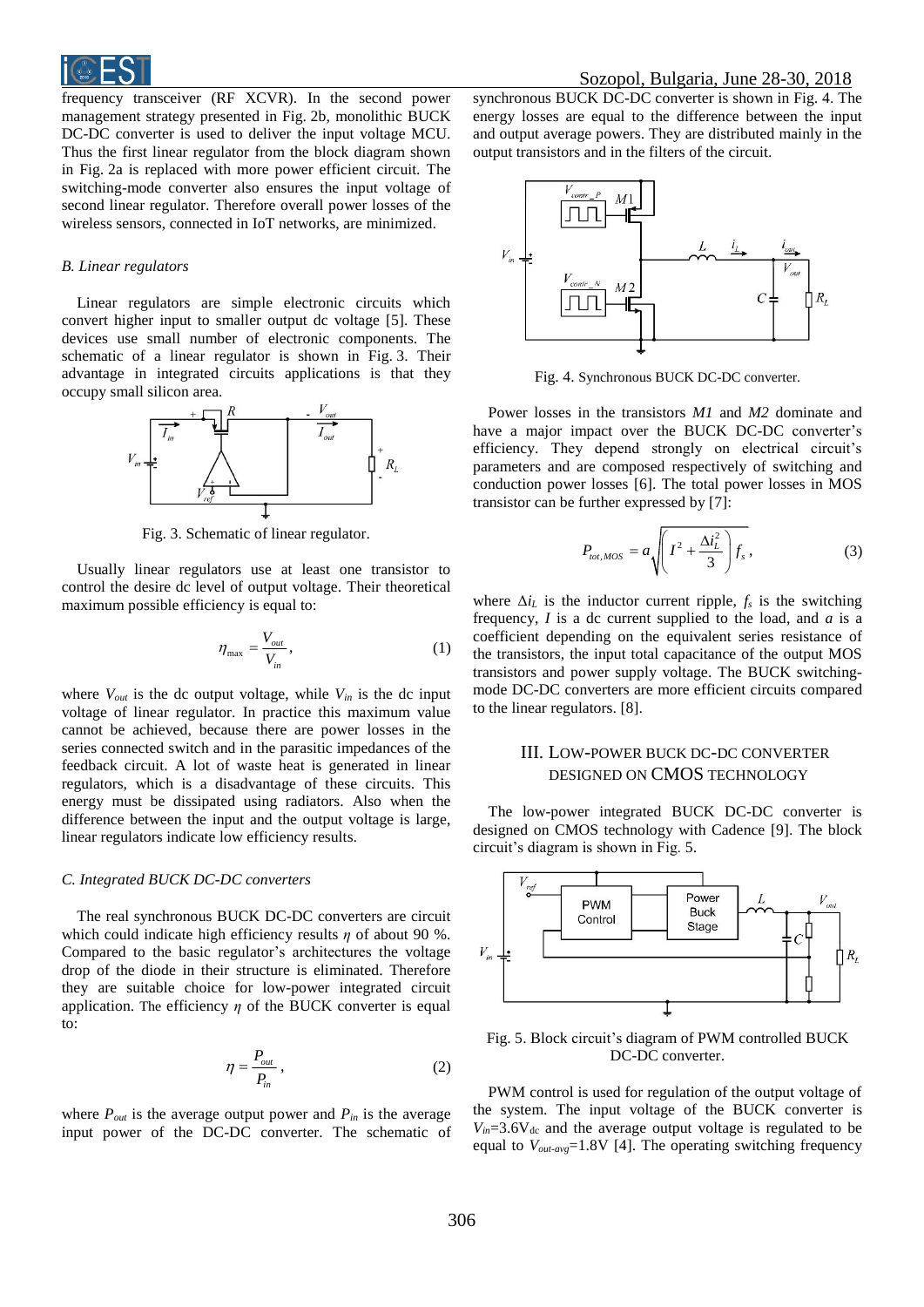

 $f_s$  of the system is 77MHz, while the corner frequency  $f_c$  of the output low-pass LC filter is selected to be 4.5MHz. High values of  $f_s$  and  $f_c$  are chosen in order to decrease the sizes of output inductor and capacitor of the circuit. Thus low-pass filter can be integrated on the chip and the occupied silicon area is minimized. The received results for the efficiency *η* as a function of average load current *Iout-avg* of the designed BUCK converter are presented in Table I. The maximum efficiency  $\eta$  of the circuit equal to 79.76% is achieved when the load current *Iout-avg* is 50mA.

TABLE I EFFICIENCY OF BUCK CONVERTER AS A FUNCTION OF *IOUT-AVG*

|                       | <b>BUCK DC-DC Converter</b> |            |
|-----------------------|-----------------------------|------------|
| $R_{L}$<br>$[\Omega]$ | $I_{out-avg}$               | Efficiency |
|                       | [mA]                        | [%]        |
| 10                    | 180                         | 63.3       |
| 15                    | 120                         | 72.8       |
| 25                    | 72                          | 78.75      |
| 36                    | 50                          | 79.76      |
| 50                    | 36                          | 78.7       |
| 100                   | 18                          | 70.72      |
| 180                   | 10                          | 59         |
| 250                   | 7                           | 51         |
| 360                   | 5                           | 42.5       |
| 900                   | $\overline{c}$              | 23         |
| 1800                  |                             | 13         |

As it can be seen from the results presented in Table I, the efficiency of BUCK converter is decreased dramatically when the load current is smaller than 10mA. The efficiency of the BUCK DC-DC converter as a function of the average output current *Iout-avg* is presented graphically in Fig. 6.



Fig. 6. Efficiency of the BUCK DC-DC converter as a function of the *Iout-avg*.

The detailed block diagram of PWM control, formed by error amplifier, ramp generator, comparator and buffer, plus power BUCK stage is presented in Fig. 7. The BUCK DC-DC converter systems which use PWM control have worse efficiency at light-load conditions. From energy point of view the designed circuit indicate better efficiency at high load currents. The BUCK DC-DC converter has to ensure the desired input voltages for microcontroller (MCU) and the high

frequency transceiver (RF XCVR), when the operating conditions are changed.



Fig. 7. PWM control circuit plus power BUCK DC-DC converter stage.

The waveform of DC-DC converter's output voltage *Vout* as a function of time is shown in Fig. 8. In this specific case the average value of the load current *Iout-avg* is equal to 72mA.



Fig. 8. The waveform of BUCK converter output voltage *Vout* as a function of time, when *Iout-avg*=72 mA.

The reaction of BUCK converter is estimated when input voltage varies from 2.5V to 4.2V. All the investigations are achieved at output current *Iout-avg* equal to 50mA. The dependence of *Vout-avg* as a function of *Vin* is illustrated in Fig. 9.



Fig. 9. Average output voltage *Vout-avg* as a function of *Vin*.

As it can be seen from the picture, output voltage of BUCK converter *Vout-avg* remains stable, when *Vin* varies between 2.8V and 4.2V. If the input voltage is changed in the range from 2.8V to 2.5V, *Vout-avg* drops down with almost 0.2V.